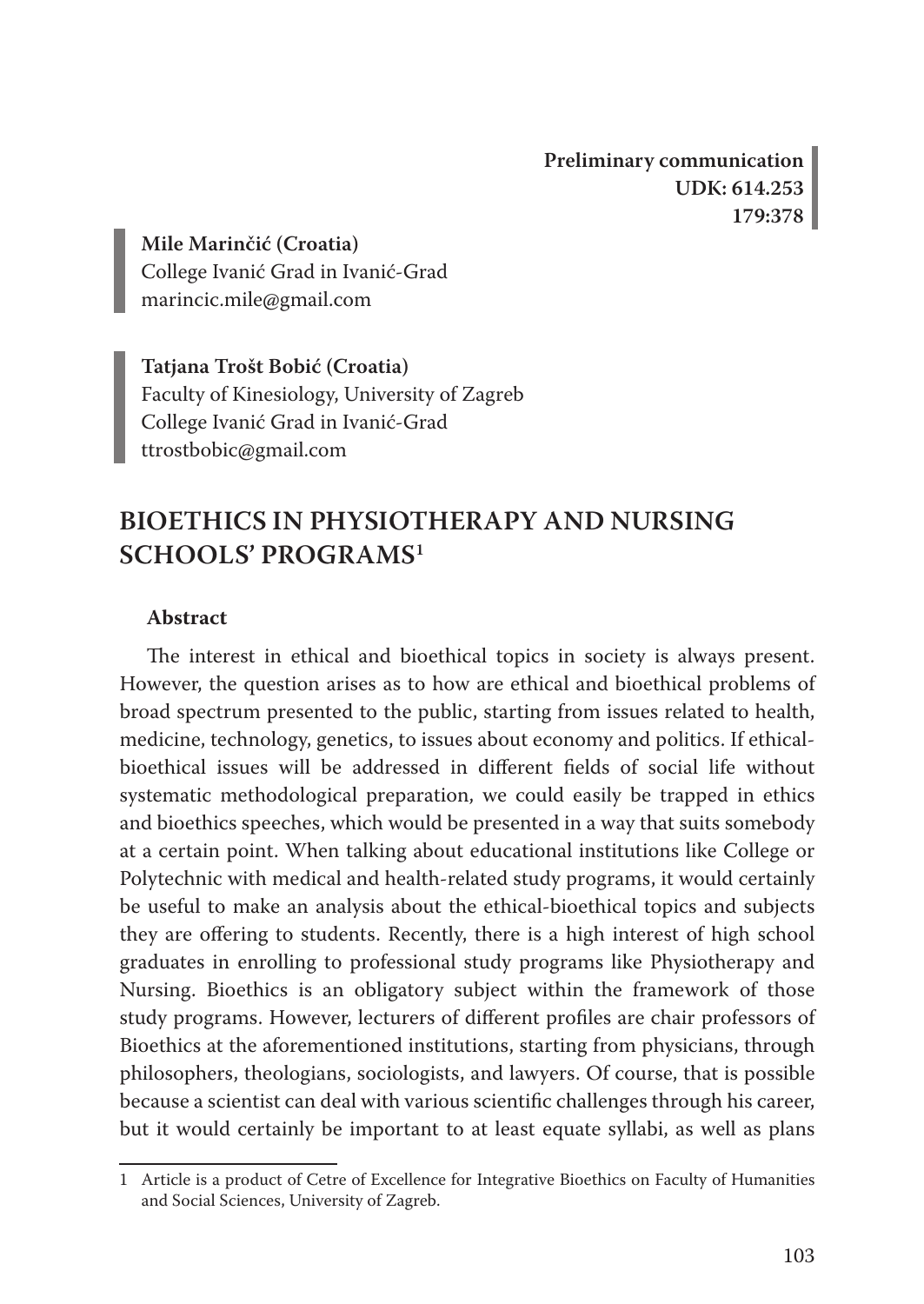and programs of Bioethics in Physiotherapy and Nursing study program. It is important to note that in Physiotherapy programs, besides subjects from the field of bio-medicine, a significant part of the program is based on the science of movement and especially therapeutic exercises, which point out the need to include the field of kinesiology into the Bioethics plan and program.

**Key words:** ethics, bioethics, physiotherapy, nursing, kinesitherapy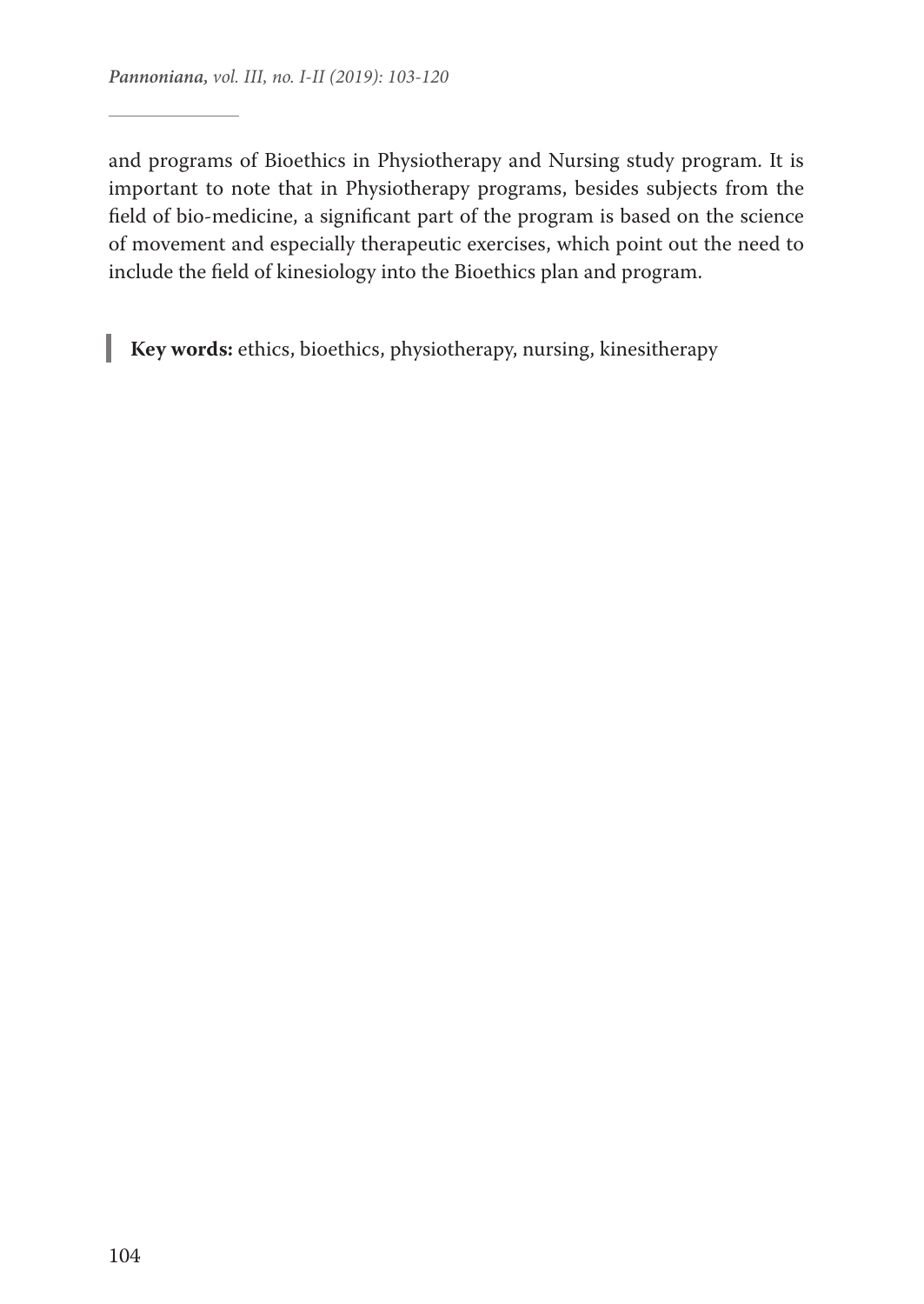#### **Introduction: In short on the history and creation of bioethics**

Bioethics, as such, was created as a moral reflection in a new situation in which the medical practice found itself (Čović, 2004: 112). After that, a process ensued, which was followed by an undreamt speed of the development of bioethics in which bioethics set itself up as the "bridge towards future" in Potter terms, on the way from "new medicinal ethics" to the "ethics of life". The creation of bioethics is usually connected to 1962 and the foundation of the bioethical committee (Šegota, 1998: 159-161). The composition of the "committee" was of a heterogenous character and only two doctors entered it, which gave way to suspicion that certain questions in medicine are no longer possible to solve only in a professional circle, but that a wider scientific and social community should be included. Hrvoje Jurić and Ivana Zagorac confirm this when speaking on the topic *Bioethics in Croatia* where they believe that the cause of the creation of bioethics was the accelerated advance of science and technology (primarily in the area of biomedical sciences and clinical medicine) and where they also note that the demands of citizens for greater supervising and influence in the system of treatment and healthcare often resulted in organized action (Zagorac and Jurić, 2008: 601-611). The reason for creation of bioethics can, therefore, be seen in the increased development of biomedical sciences and technology accompanying them, but also to the anti-nuclear movement created in the first decades after World War II (Zagorac and Jurić, 2008: 601-611). Along with the already mentioned "bioethical committee", Jurić and Zagorac mention that signs of bioethics can be seen further back in history, with Fritz Jahr ("bio-ethics", BioEthik), Albert Schweitzer ("ethics of awe for life", Ethik der Ehrfurcht vor dem Leben) or Aldo Leopold (land ethics), but that, finally, one can only talk about the foundation of bioethics in today's sense with the 1960s. The very name bioethics, but also the concept of its development in today's sense can be ascribed to Van Rensselaer Potter and the 1970s. Ivan Šegota calls Potter the "father of bioethics" and, in his editor's word written for the occasion of the publishing of the translation of his book *Bioethics: A bridge towards the future*  he says that Potter's main goal is to "prolong the survival of the human species in an acceptable social form" (Marinčić and Čović, 2012: 107-121). Sonja Kalauz writes about the prerequisites and circumstances for the creation of bioethics, the beginning of its development, its European roots, different understandings of bioethics, principlism in the beginning of its development with a special overview of the bioethical principles in the nursery practice in the book *The nursery profession in the light of bioethical pluriperspectivism* (hrv. *Sestrinska*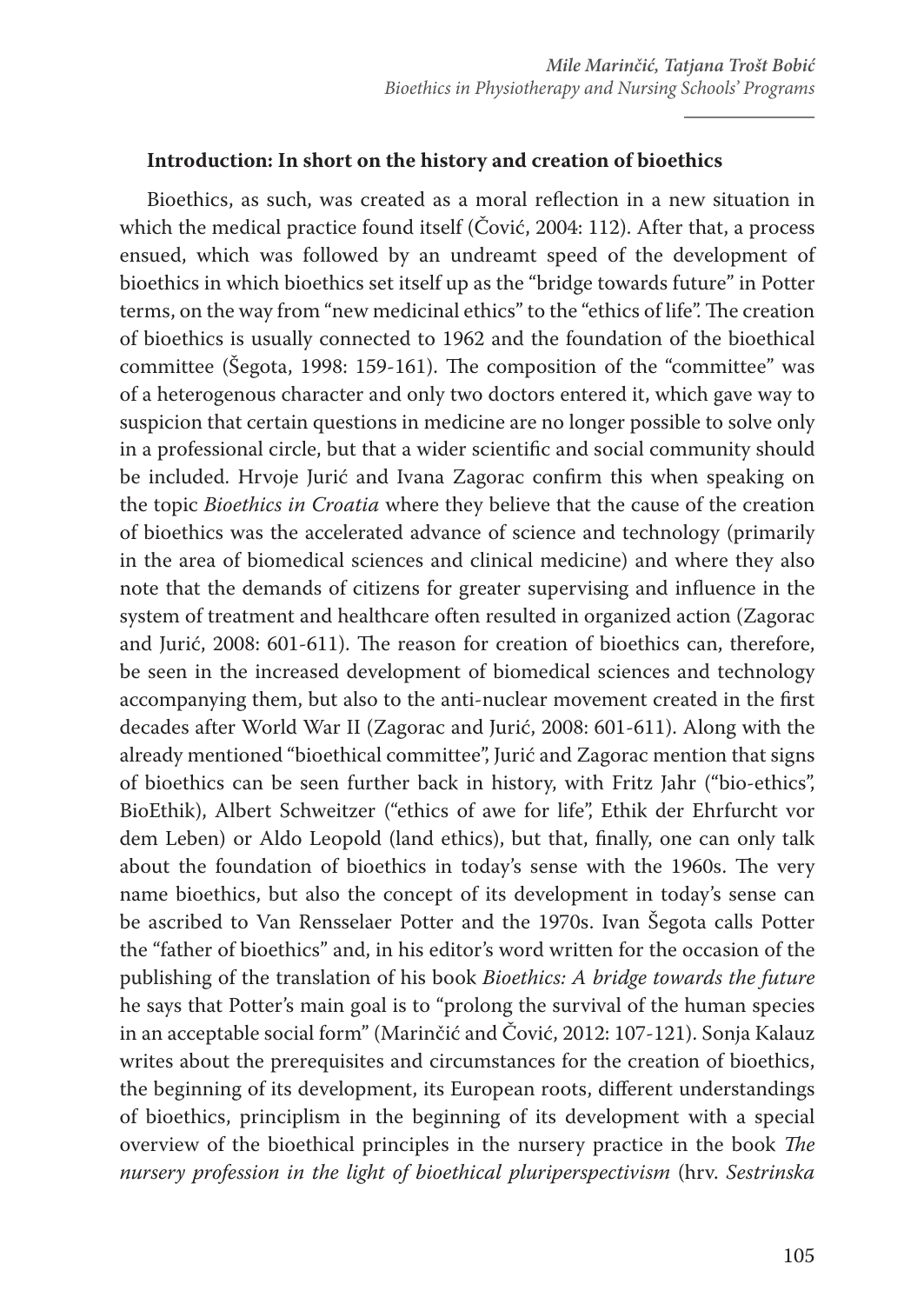*profesija u svjetlu bioetičkog pluriperspektivizma* - Kalauz, 2011). Along with Sonja Kalauz, it is inevitable to mention the book of Iva Rinčić and Amir Muzur *Fritz Jahr and the birth of European bioethics* (hrv. *Fritz Jahr* i rađanje *europske bioetike*) which primarily changed the attitudes of the time on the beginning of mentioning the notion bioethics, but also, greatly based on the thoughts of Ante *Čović*, clarified the advancement of bioethics through phases, from "new medicinal ethics" characterized by healthcare and biomedical research with principlism as its method, over the "global bioethics" phase characterized by focusing on life itself, with its method being ethical pluralism and scientific interdisciplinary nature, to the third phase of "integrative bioethics which enters the field of philosophical and historical dimension of the problems of role and development of science, man etc., its method being pluriperspectivism (Rinčić and Muzur, 2012:163).

#### **The importance of bioethics – orientational strength**

Bioethics, at the end of the last century, started getting its full swing in Croatia. At that time, within the framework of the very bioethics paradigm, its integrative course started to emerge. Ante Čović warned early on that bioethics must be equally open not only to different disciplines but also different philosophical and ethical orientations. In that context, bioethics cannot be categorized into a part of applied ethics (what we will later see with Hrvoje Jurić as well). However, a serious question is raised here – if bioethics is not applied ethics, what kind of ethics is it? (Čović, 2004: 26). In an attempt to define bioethics, Čović continues, one could, by starting from the necessity of its relationship towards philosophical ethics, categorize it in regional ethics. Categorizing ethics into a field of regional ethics would fall into the same trap of complaints which are also in the line of attempting to categorize it under the notion "applied ethics" and, that way, it would be in the same problem. If I want to set bioethics on firm ground, then it is necessary to be open and able to think moral problems, which assumes a certain philosophical education, and first and foremost information about the history of ethical theories. With our very openness to philosophical ethics (which does not mean "striking a deal", but a methodological openness of the problem field of bioethics towards a plural philosophical-ethical sphere), we would reach the guaranteed pluriperspective determination of bioethics. With that, bioethics could, in its definition, contain elements of regional, relational-philosophical and pluriperspective ethics (Čović, 2004: 28). Čović, in the end, gives special role in constituting bioethics into a scientific discipline of a special, integrative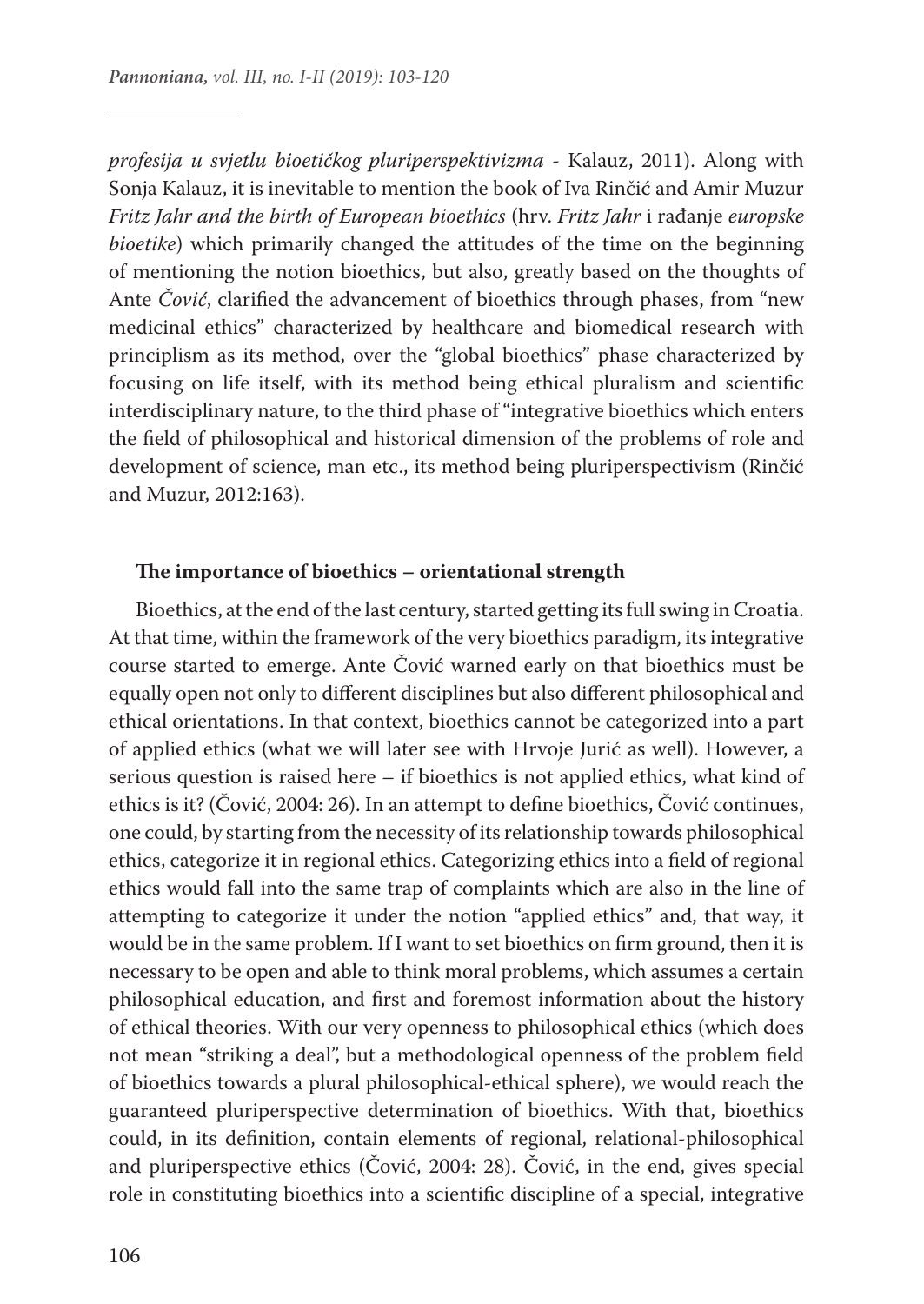type to philosophy, even though it only makes up one of the perspectives in the bioethical horizon (Čović, 2004: 38). The realization of bioethics as a scientific discipline could be discussed, because in the last few years it has been noticeable that bioethics has primarily expanded its field and that, because of that, it has becoming harder to grasp all the implications which belong to it according to that expansion. Finally, says Čović, philosophical, religious, ideological, cultural, traditional etc. approaches belong of bioethics in the framework of its integrative range. It is significant that around ten years after that, Iva Rinčić and Amir Muzur, based on the comprehensiveness belonging to bioethics, state that it cannot be considered a science, at least not in the Popper sense, and that Potter, at the end of his life, would be more inclined to call it a religion. The authors say that if we start understanding "science" as only a basis founded on evidence and a doubtful hyperproduction of cliched publications, in that sense maybe bioethics should not strive to be recognized as such (Rinčić and Muzur, 2012: 13-14). Maybe dealing with bioethics can be also called buying time until we have universal scientific answers to key questions (Rinčić and Muzur, 2012: 166). It is a fact that bioethics has truly imposed itself as a good basis in many spheres of life, or better yet a good orientation for finding the best solutions in regards to the quality of human life and life in general.

### **Defining bioethics and its focus on orientational knowledge of life**

It is important to note that, when attempting to define bioethics, there are also different settings being read out. Tonči Matulić offers a definition by Thomas Warren Reich published in *Encyclopaedia of Bioethics* and says that bioethics is a systematic studying of human behaviour in the field of science of life and healthcare, if it is tested in the light of moral values and principles (Matulić, 2001: 75). In another edition of the encyclopaedia, the same author offers a somewhat modified definition when he says that bioethics is a systematic study of moral dimensions – including moral views, decisions, behaviour, and a responsible presence – science on life and healthcare, by applying different ethical methodologies with interdisciplinary placement (Matulić, 2001: 76). In further text, Matulić offers several pioneering attempts of defining bioethics by starting from Danner Clouser, Daniel Callahan, Tom Beauchamp and James Childress to Elio Sgreccia, Corrad Viafor. Matulić, finally, concludes himself that it will be hard to define bioethics because in the period from the 1970s to today it is almost as if we are at the beginning when defining bioethics (Matulić, 2001: 81). Matulić says that bioethics, in the majority of cases, is not also a place where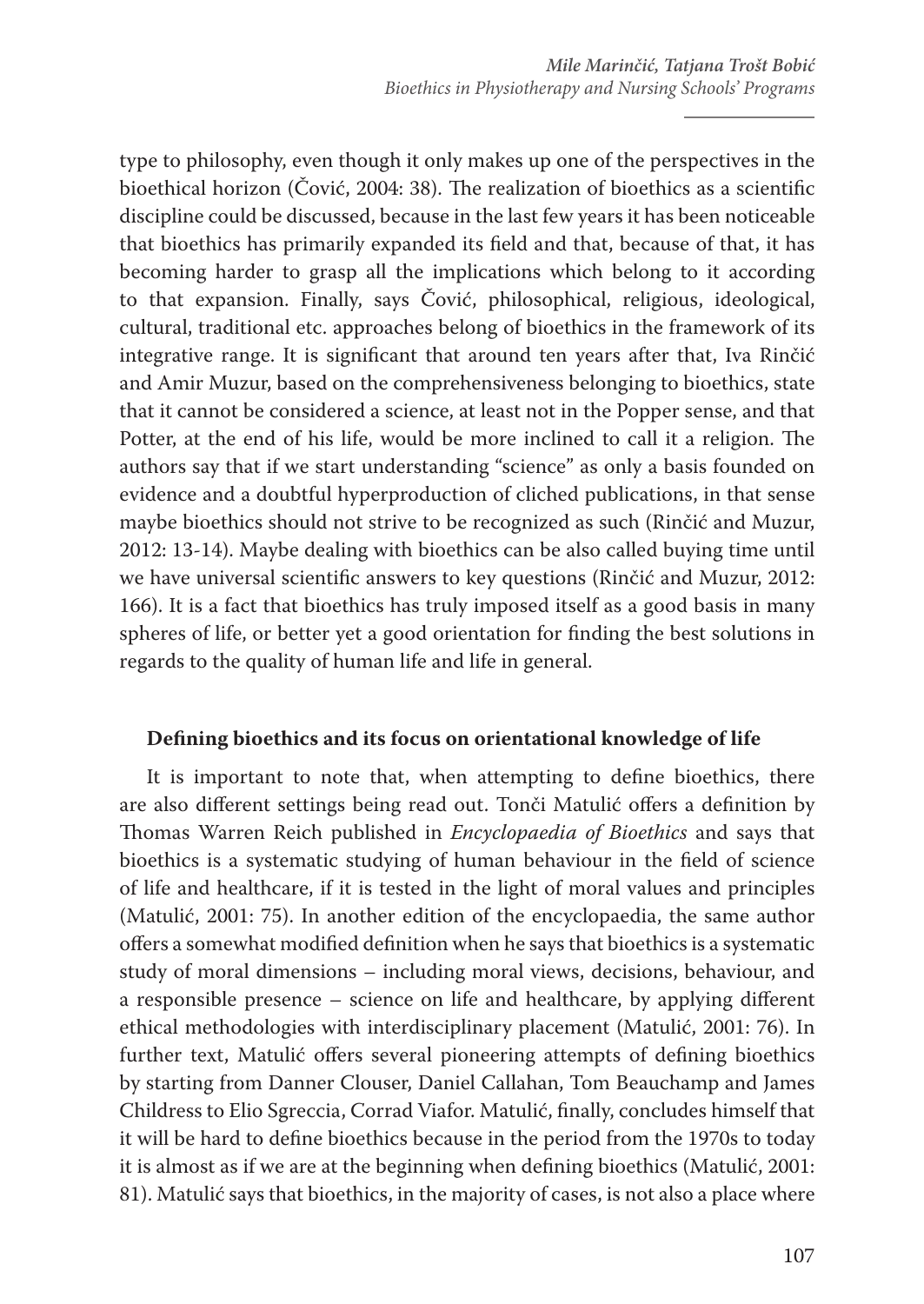practical life witnesses what is theoretically or literary shaped but also only one polyvalent *forma logico-structuralis* with the help of which every interested participant can arrive to practical normative judgments which may never be confirmed in practice (Matulić, 2001: 81). Hrvoje Jurić will, similarly to Matulić, state that when talking about the definition of bioethics there is no *single*  definition of bioethics which could satisfy everyone considering themselves practitioners of bioethics. It is precisely the opposite, there is an abundance of different definitions, seldom even definitions opposed to each other (Jurić, 2010). It is significant, says Jurić, that bioethics is not talked about as a science or a scientific discipline when attempting to define it, given the fact that it is that kind of characterization which would assume much that bioethics does not have and may never have i.e. may not be able to have (Jurić, 2010: 239). The stated cognitions on defining bioethics, on its status within science or attempting to define it as a science are important, if for no other reason, but precisely for its possibility to be an orientational strength which would mirror possible solutions on the level man, life and nature (living and unliving world) by using its plasticity in interdisciplinary dialogue on the pluriperspectivity and integrative platform.

In the context of bioethics as an orientational knowledge, Ante Čović, by relying on Jürgen Mittelstrass, says that Mittelstrass, in the book *Science as a form of Life* with the eloquent subtitle *Speaks on philosophical orientations in science and at the university,* defined science as a special form of social action in which knowledge is created and the university as a place at which it is created and mediated and, during that, noticed that the original idea in which science and university are not just institutions expanding knowledge but also the ones giving orientation in social life fell away. Knowledge, in contemporary society, became more of a basis for mastering nature and society and offers far less orientation for life in nature and society. Science, as such, may not be able to create orientational knowledge today, but it can participate in searching for orientational frameworks and the production of orientational knowledge (Čović, 2006: 7-12). In the stated context, we can also observe knowledge which, in a practical sense, is given through expert studies, and then also the expert study program for physiotherapy and nursing. The bioethical paradigm is attempting to introduce different perspectives and enable the development of orientational knowledge through its horizon, in which other forms of theoretical or practical knowledge can then be included in different ways.

Ivan Cifrić will also state that we lack orientational knowledge or, at the very least, we do not have enough of it. Cifrić states that contemporary mankind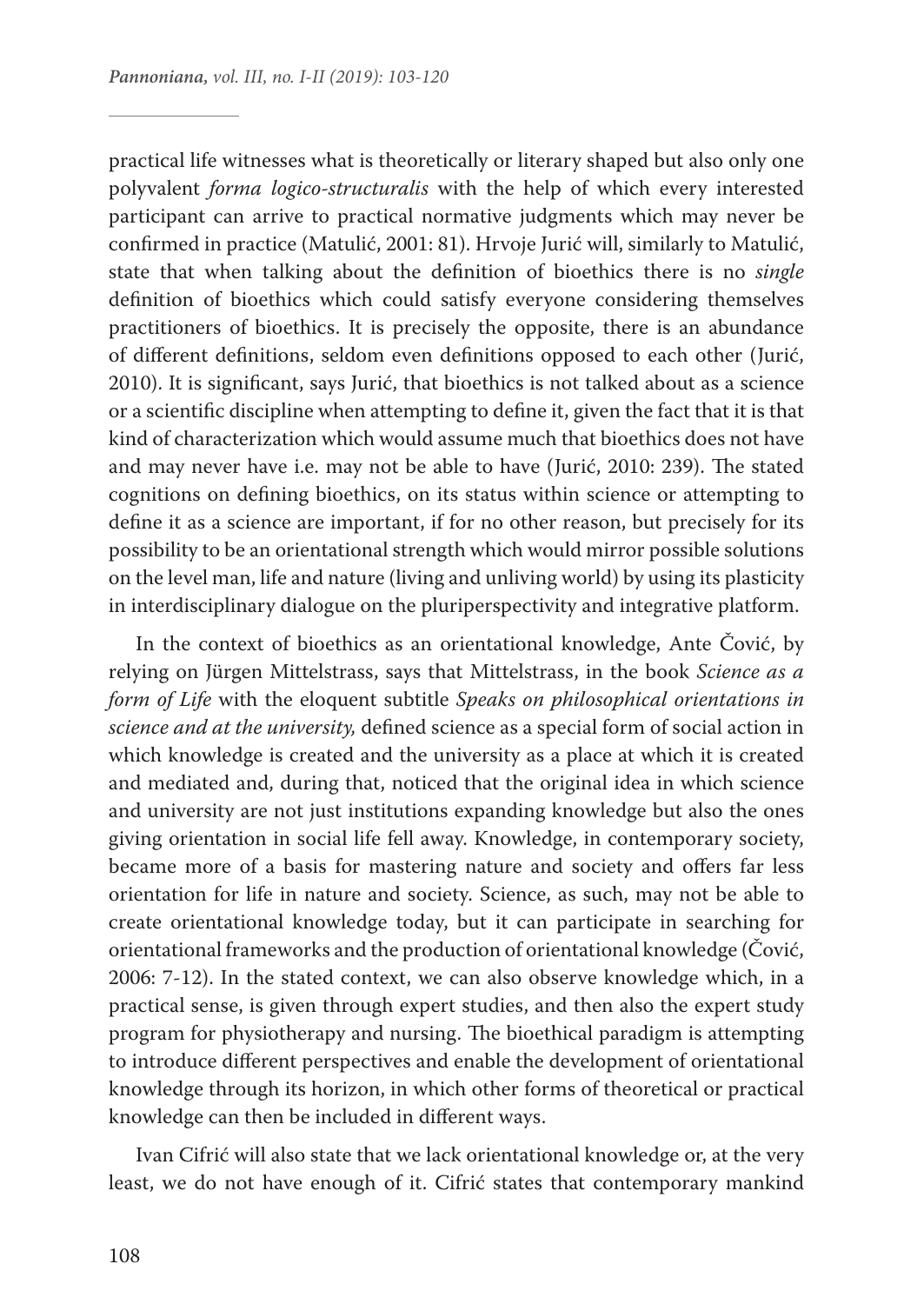possesses enough objective, scientific and useful knowledge on itself, life, the environment and complex ecosystems. Enough is known on the negative consequences of the application of some scientific knowledge as well, and yet it is still being produced. Unlike what was said, little is known on some of the consequences of scientific knowledge, but risks are being made (Cifrić, 2007: 41). Orientational knowledge is acquired in the process of upbringing (socialization) and by its essence – to put it in shortest terms possible – it is knowledge on ethical principles, social values, human experience and standards (Cifrić, 2007: 41). According to Cifrić, bioethics is the one which enables getting along in life and the educational system has a task of internalizing such orientational knowledge in achieving goals. Cifrić also gives a short overview of several theses on education in the modern society which point to difficulties in the activities of an institutional educational system in educating a generation and concludes that, in education, the institutional educational system is not the only one that is important (family, kindergarten, school, university, science institute) but also other actors: media, companies, civil society, syndicates, Churches, state authorities, which can indirectly or directly affect the life of a man and his coworld. We can, along with Cifrić, state that different educational curriculums at the university (polytechnic, college) do not limit the efficient bioethical education but enable it, but it is slowly built into them. Today it is just the case that scientific knowledge is given the advantage, not the orientational one and so it is becoming more important to "produce" a good and "cold" expert than an educated man with ethical principles (Cifrić, 2007: 46-47).

## **Philosophical-ethical and bioethical education in the programs of Bjelovar, Karlovac, Vukovar and Zagreb faculties**

The physiotherapy study program at the University of Applied Health Sciences in Zagreb in 2016 had the subject bioethics as a mandatory 15 hours of classes and 15 hours of seminars class for 2 ECTS points and a rather well-put syllabus. The content of the class offers framework topics: The development and meaning of ethical though. International codes of ethics of healthcare professionals. The notion of morals, morality and moral norms. Ethical problems in relations of healthcare workers and the ill. Respecting man's life and his death. Responsibility for quality and personal professional development. Ethical dilemmas and ethical decision-making in healthcare teams. The basic works used for the class are: Aramini, M. (2009) *Uvod u bioetiku*, Kršćanska sadašnjost, Zagreb, and Kalauz, S. (2012) *Etika u sestrinstvu*, Medicinska naklada, Zagreb, while the recommended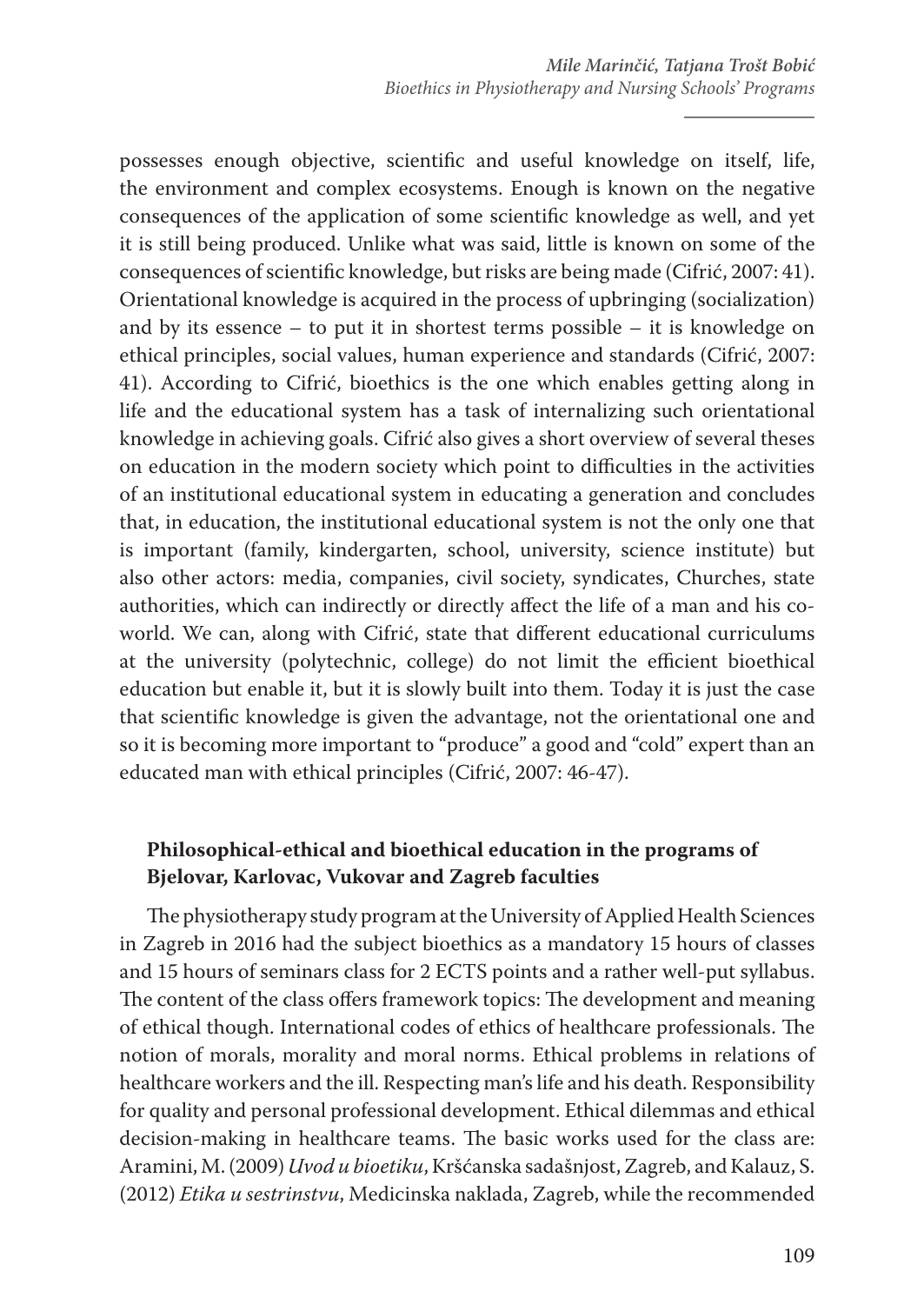works are Matulić, T. (2009) *Metamorfoze kulture*, Glas Koncila, Zagreb, and Bebek, B., Kolumbić, A. (2005) *Poslovna etika*, Sinergija nakladništvo d.o.o. Zagreb.

The physiotherapy study program at the College of Applied Sciences in Vukovar has bioethics as a class and a rather well-put syllabus for it. It is mandatory and has 15 hours of classes and 15 hours of seminars and 2 ECTS points. The content of the class is similar to the one in Zagreb and offers framework topics: The development and significance of ethical thought. International ethical codes of healthcare professionals. The notion of morals, morality and moral norms. Respecting man's life and his death. Responsibility for quality and personal professional development. Ethical dilemmas and ethical decisionmaking in healthcare teams. The basic works used for the class are outdated and deficient: Švajger, A. (1995) *Medicinska etika: priručno štivo*, Medicinski fakultet sveučilišta u Zagrebu, Zagreb, and Romić, R. J. (1973) *Personalistička etika*, Naprijed, Zagreb.

The nursery study program at the Karlovac University of Applied Sciences has the class Philosophy and Bioethics. The syllabus is unavailable. The class has 30 hours of classes and 15 hours of seminars. Considering the larger number of hours, it is possible to assume that the number of ECTS points is larger. Given that the study program of nursery in Karlovac is a dislocated study of the Faculty of Health Studies in Rijeka, we can assume that they are using the program from Rijeka.

The study program for nursery at the Bjelovar University of Applied Sciences has the class Philosophy and Ethics in Nursery and a pretty well-put syllabus. It has 30 hours of classes and 15 hours of seminars, along with 2 ECTS points. The content of the class offers the following: The notion of ethics as a philosophical discipline, The history of ethics, Morality as a topic ethics deals with and its development, The history of nursery ethics, Traditional and modern ethical theory applicable in nursery practice, Ethical theories (ethics of virtue, ethics of duty, Kant's ethics of duty, utilitarian ethics, ethics of care), The principles of nursery ethics. Principlism in nursery practice, The system of moral values in nursery – moral characteristics (governing oneself, the relationship with the patient, his family and co-workers), Professional ethics and nursery, Ethical code of nurses, The content and availability of documents, Models of making ethical decisions in nursery practice, A nurse as a mediator in the process of making ethical decisions, Representing the interest of the patient, Declaration on human rights and the rights of patients and The importance of keeping a professional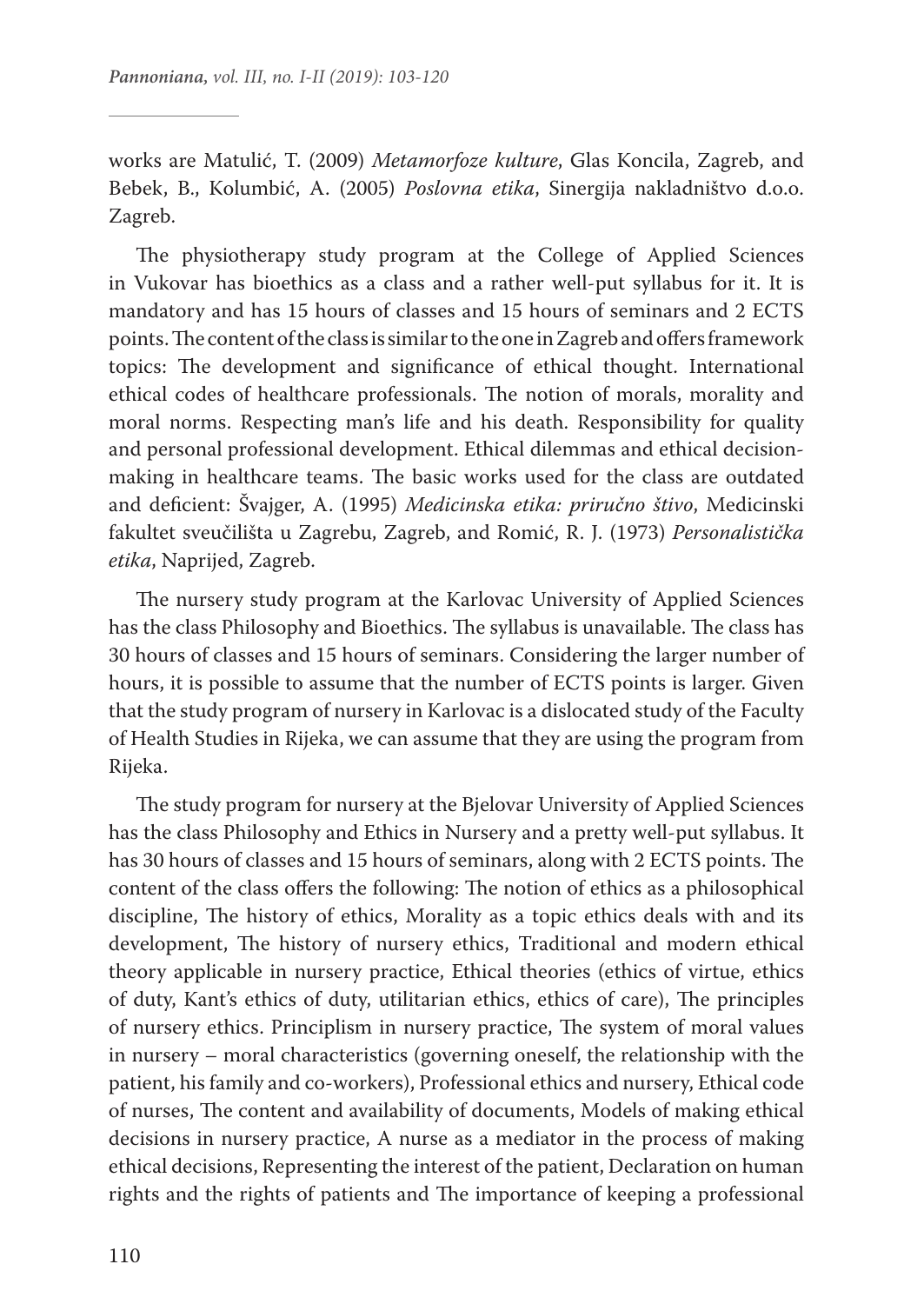secret. It is only in the aims of the class that bioethics is also mentioned. The basic work used for the class is Znidarčić, Ž. (2004) *Medicinska etika I*, Centar za bioetiku FTIDI Zagreb, Zagreb, and, along with this, the following is offered: *Etički kodeks* (2005), Hrvatska komora medicinskih sestara, (available at http://www.hkms.hr/data/1321863874\_853\_mala\_Eticki%20kodeks.pdf). The recommended works are as following: Čović, A. (2011), *Pojmovna razgraničenja: moral, etika, medicinska etika, bioetika, integrativna bioetika, Bioetika i dijete: Moralne dileme u pedijatriji*, p. 11-24, Pergamena, Zagreb, and Kalauz, S. (2012) *Etika u sestrinstvu*, Medicinska naklada, Zagreb.

Based on a brief and casual overview of study programs, we can notice that the syllabi at different universities are set up differently, content-wise, given that works used often does not go hand in hand with newer scientific contributions. At some faculties, the works used are from the previous century and it would be possible, judging by the very choice of works cited, to create an image who the lecturers at a certain faculty are and whether the class is more focused on medicinal ethics, the bioethics of a Christian character, philosophical bioethics or bioethics which is integrative and bioethical in orientation. Apart from the choice of works cited, which should definitely include titles of a newer release date, nothing of the stated bioethical perspectives is not foreign to bioethics as such. However, it would definitely be good if the lecturers at faculties try to organize somehow or connect so that they may better exchange thoughts and opinions and that their classes would be as unified as possible content-wise and then also in regards to aims and outcomes, which is even wanted in the Bologna process, especially when one student is transferring from one faculty to another. Perhaps the guilty party for the stated unevenness is also the fact that bioethics itself (bioethicists) still do not know where will the paradigm, as such, lead us and then everybody, within the limits of their academic freedom for scientificexpert-research work allows themselves to set up the class in their own way.

#### **The importance of bioethics in physiotherapy and nursery**

There are difficulties when defining bioethics. Perhaps we will never get what we expect from bioethics and perhaps that is good because that is how it should be. Contrary to the stated opinion, perhaps it would be good to guide ethics to something concrete because in the overwhelming width and blur its power to argue is lost and there is a trap not to take bioethics and bioethicists seriously. Here we can state also the warning of the aforementioned Amir Muzur and Iva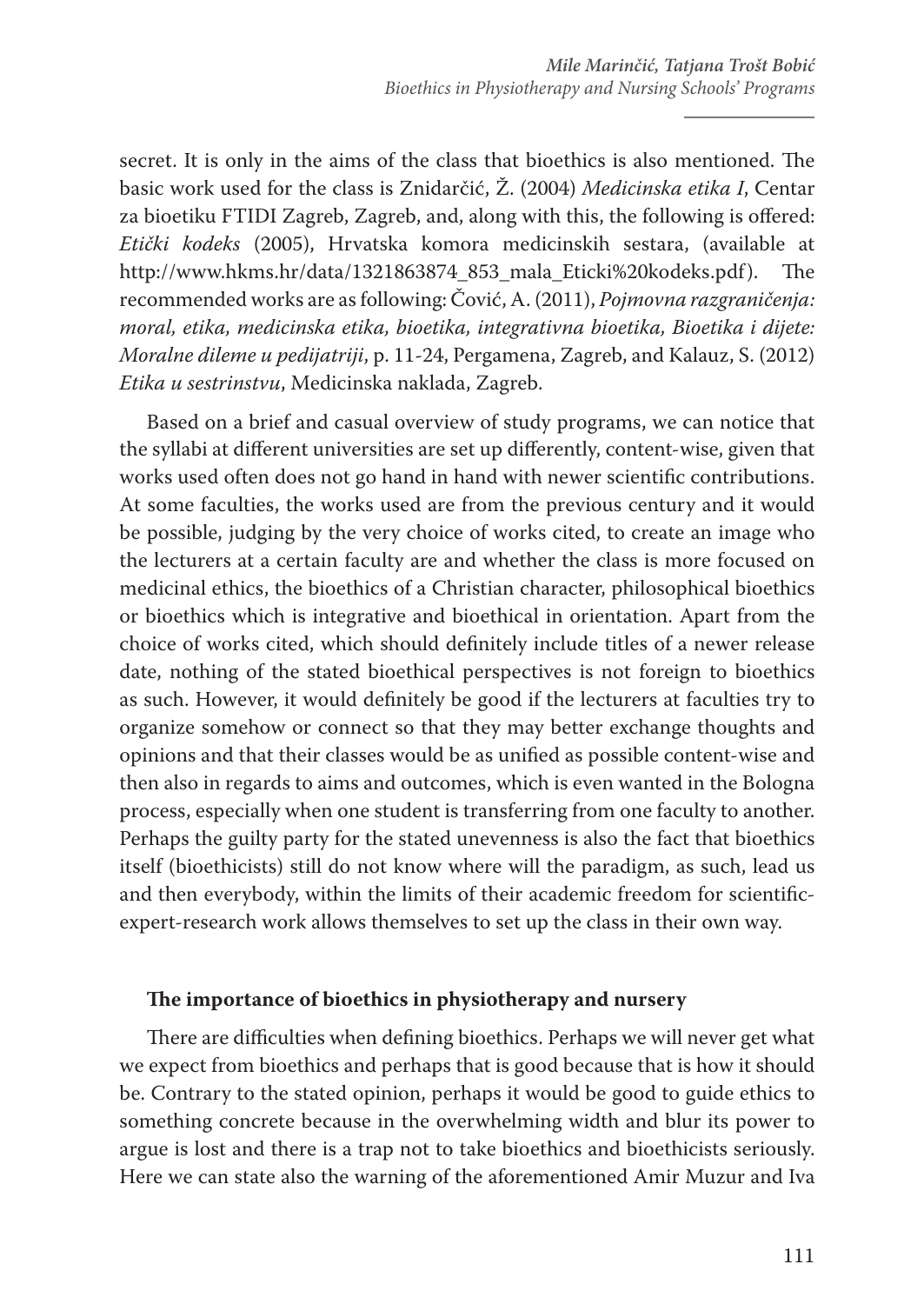Rinčić when they say (we already mentioned this earlier) that bioethics may be buying time until better solutions are found. Whether bioethics is buying time or not, in class, from experience and talking to lecturers, it is shown that bioethics as such presents a challenge for students and that they gladly take part and actively participate in bioethical discussions. If nothing else, then the very interest of the students is a good indicator that bioethics has its place (perhaps it should be even more highlighted) in the framework of education in the field of bachelors of nursery and physiotherapy.

When she talks about applying bioethical principles in nursery, Sonja Kalauz says that the relationship between a nurse and a patient is close, more intimate and ongoing, as opposed to the relationship between a doctor and a patient in which there is an intermediary approach, more rational, with technical information a the level of scientific proof (Kalauz, 2011: 249). Almost the same goes for a physiotherapist as well, who is in a much closer (intimate) relationship with a patient than a doctor (physician). In the very healthcare practice, a meeting at the level of different scientific disciplines occurs and, like bioethical width we mentioned before, there is a difference in approach and methodologies, all for the purpose of creating the basic prerequisites for the advancement of quality of human life and man's health. Contemporary healthcare, and especially the notion palliative care which we see more and more as of late, seeks primarily allday care for a person (patient) but also a wholesome approach to man, whether he be healthy (advancement of health) or ill (advancement of treatment and recovery) has to be unique and permanent. In that direction, Sonja Kalauz says that contemporary healthcare is greatly founded on evidence (*evidence based care*), and it is especially seen in the area of medicine (*evidence based medicine*) and patient healthcare (*evidence based nursing care*). Evidence based healthcare is interpreted as a conscientious, certain, and critical application of the best possible evidence (Kalauz, 2011: 265). A question is raised of whether the exclusively scientific approach to a patient (person) is always the best approach if we know that the scientific research isn't always done according to the same principle and that it can give different results. By relying on Lidija Gajski, Kalauz says that if healthcare based on evidence is interpreted as a conscientious and certain critical application of the best possible evidence in making a decision for patient care, then it is noticeable that an accent is put on an individual (Kalauz, 2011: 266; Gajski, 2009:148-150). Whether that is truly so or it is simply a declarative focus on the importance of a patient's characteristics, opinions, value systems, tendencies etc. and that therapy should be done by taking into account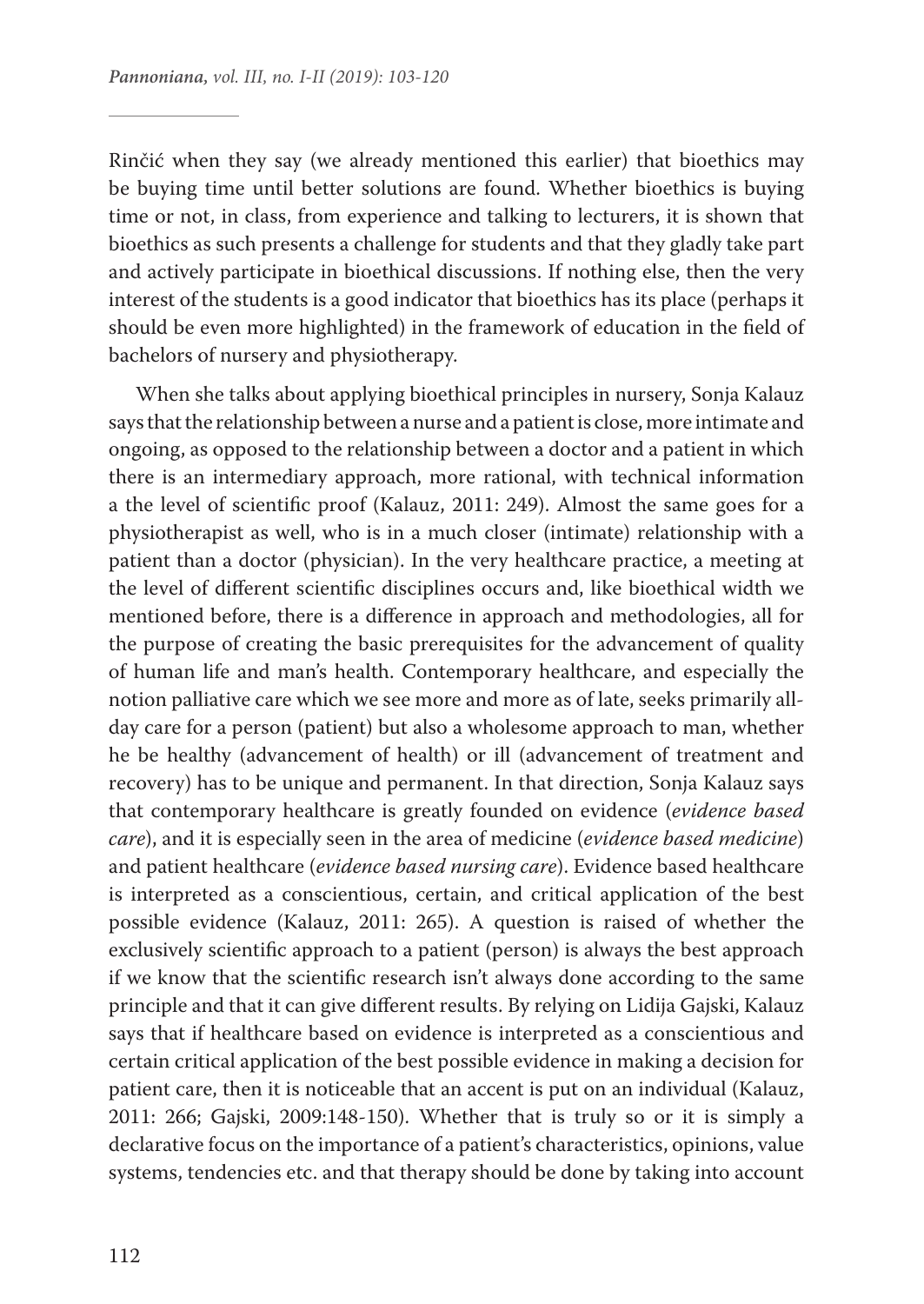the perspectives of the patient, their family members and other participants, unless clear medical reasons say otherwise. The most important thing of all is not to reduce healthcare to a narrow field (even if it is scientific) and forget the difference in needs and perspectives of patients along the way, but also the opinions of other experts.

It is logical that in a rehabilitation team, when we talk about physiotherapy, there is a doctor or a physician or, for instance, a specialist of physical medicine and rehabilitation as the leader of the group. However, the leader himself knows that without the inclusion of an administrative drive the right way, as well as without the personnel which will put into practice the diagnoses of the doctor, as well as the decisions made based on the diagnoses – which are physiotherapists and nurses in this case, it is hard that it will truly be possible to realize and satisfy a wide field of sought perspectives, beginning from the specialties concerning the healthcare institution itself and the personnel we already stated, through the people need the healthcare, until the family and social community. It would be important to think also along the lines of the concept of the so-called personalized medicine in order to, through the ethical codes of institutions within which rehabilitation is ensured, ensure the ethical approach to a patient on the principles of personalist ethics, by respecting the integrity of each person (Houra et al., 2016: 1-17; Lipozenčić, 2013: 28-30). In the paper *The demands of bioethics in the physiotherapy of living creatures,* authors Mile Marinčić, Tatjana Trošt Bobić and Javor Bojan Leš warn of the stated elements by mentioning, by way of examples from practice, the problems with which a physiotherapist is met every day and highlight that it is often required to approach the same problem in rehabilitation from different perspectives. The authors state that, when dealing with the rehabilitation of patients, the current system between doctor and the Croatian Health Insurance Fund does not support the principles and demands of bioethics or, at the very least, are only partially familiar with them. The aforementioned is only one reason more for a more systematic worry and assertion on bioethical education and then, based on bioethical education, the setup of new parameters (rules of the game) in the circle of those taking part in the process of a single patient's recovery. The stated rules also include thinking of new legal solutions in the mentioned line, all for the purpose of a maximally efficient relationship with the patient and ultimately the good of all (Marinčić, Trošt Bobić and Leš, 2017: 133).

It would by no means be good that all the good suggestions created for years primarily through the Lošinj Days of Bioethics and now the Osijek Days of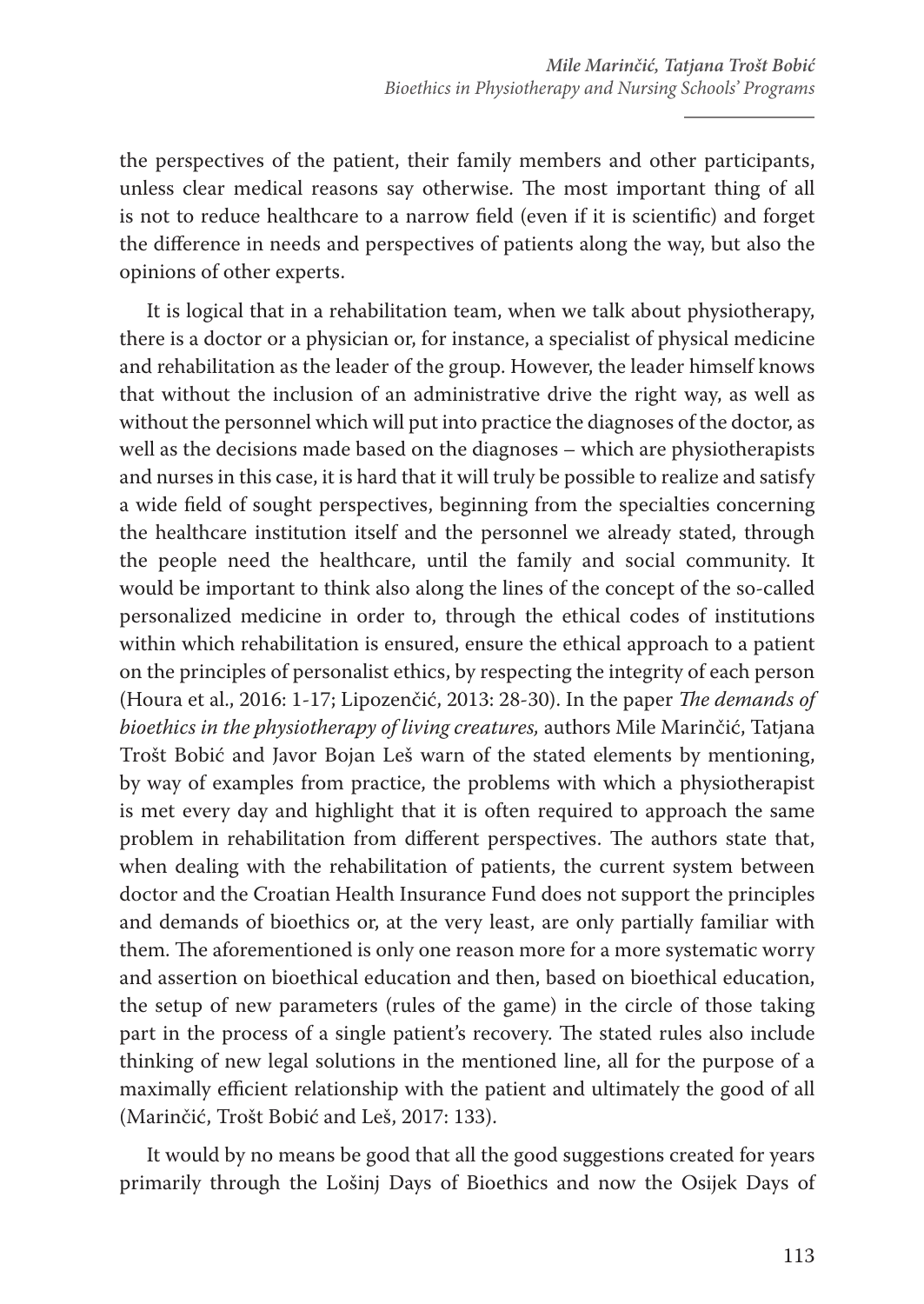Bioethics remain only on a theoretical or declarative level. It would be good to question the role, place and significance of bioethics in class at universities (such an idea was already born in the circle of Mile Marinčić, Midhat Jašić and Ivica Kelam), and has been placed as a project in front of the Faculty of Education in Osijek and on the motion of such a task (project) there should be systematical work done on the most quality implementation of bioethics (integrative bioethics) that is possible at universities, seeking to build a network of bioethics along the way, which would in the near future come alive as a welltried system and begin to give specific results. One should not forget the Centre for Integrative Bioethics which was, thanks to Ante Čović, developed within the Faculty of Humanities and Social Sciences of the University of Zagreb and within which (on the basis of which) everything mentioned above can be seen in practice.

#### **The importance of bioethics in kinesiology and physiotherapy**

Seldom is kinesiology observed exclusively as a science of sport and there is a widespread opinion that it is most important for kinesiology to achieve great success in sports. Even though it is an important and noteworthy segment of social action and requires extreme effort and perseverance in the work of the athlete but their family and the system as a whole as well, it is still not the only aim of kinesiology. The main aim of kinesiology, as a science of movement is the advancement of human health through movement (Mraković, 1997). The principles of kinesiology are firmly ingrained into the everyday job of the physical therapist. Therapeutic exercising (kinesitherapy) makes up the majority of content of physical therapy for the majority of health issues, whether it is exercising in water, the gym, with the help of various aids or robotic exoskeletons. In the background of each of those therapies is movement. Therefore, it is of extreme importance that the therapist should have the knowledge from the area of planning and programming kinesitherapy procedures, as well as controlling their action on the patient's health. A good plan of therapeutic exercise, which was built by respecting the principles of training theory and adapted to the health status of the patient can be used in systems of prevention, rehabilitation and treatment.

The basic biotic need of man, along with water, oxygen and food is movement i.e. muscular activity. We are witnesses of a devastation of human health on a global scale today, the cause of which is insufficient movement i.e. the sedentary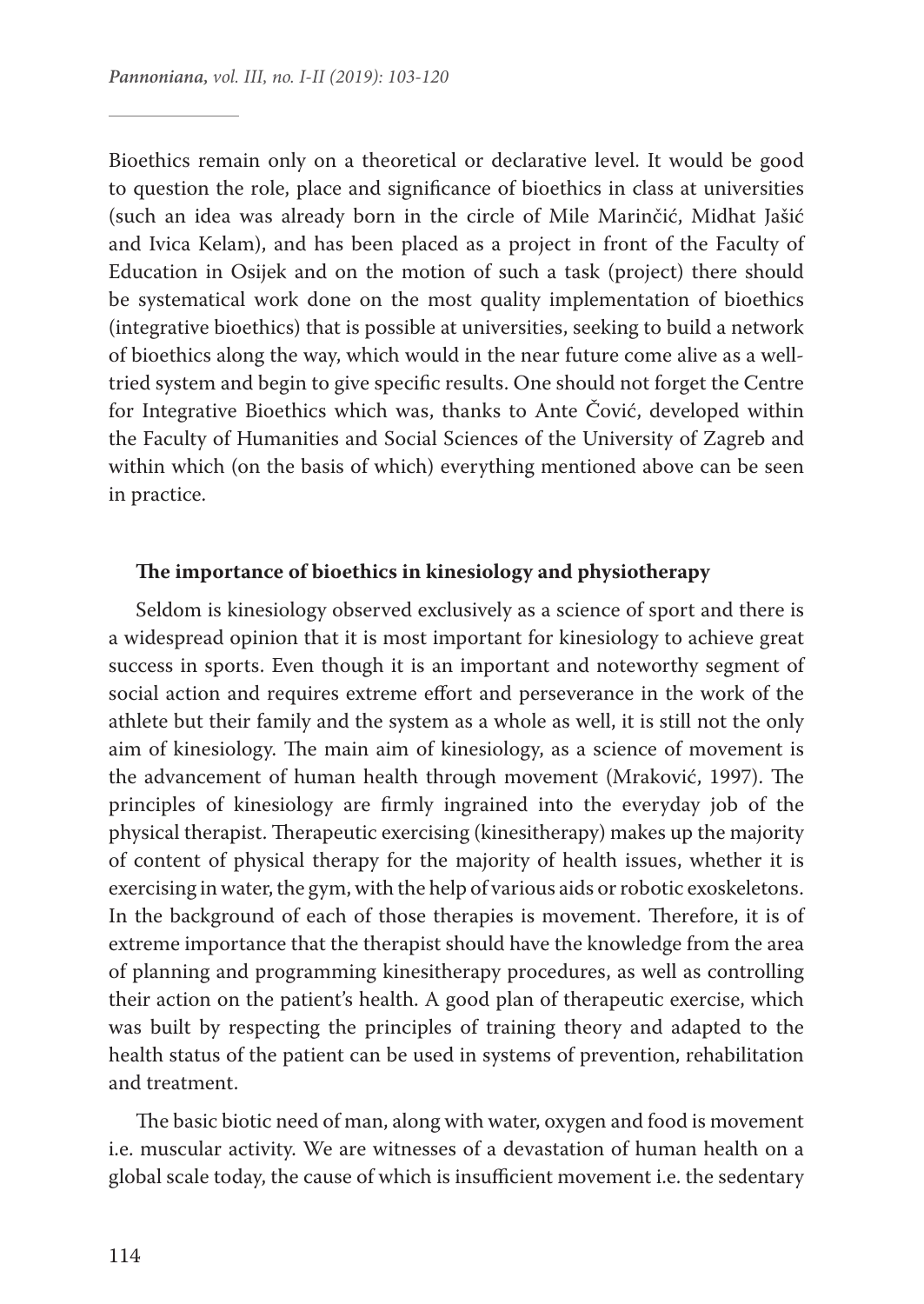way of life with urbanization, industrialization, and life habits which are bad for our health. This fact was also recognized by the World Health Organization which, in its current document, Global Aims of the World Health Organization, in the strategy of countering non-infectious diseases for the period of 2016-2025 foresaw precisely the necessity of reducing the level of humanity's inactivity on a global scale by 10%. The same organization this year made a Global Action Plan for Physical Activity 2018-2030 (World Health Organization, 2018). According to the Croatian Health Care Fund (2015), in Croatia, chronic non-infectious diseases are the leading cause of morbidity and mortality, just like in the whole world. Carefully planned exercising is what is used in their prevention and treatment, as well as maintaining health of chronic patients (Billinger et al., 2014: 2532-2553) At the centre of kinesitherapy there is movement as a function of the organism which occurs in the midst of the interaction of organs and organic systems (Trošt Bobić, Ciliga and Petrinović, 2016: 59-65). Movement can have a positive effect to the function of multiple organs and organic systems, which makes it an inevitable method of improving human health.

The knowledge from the area of kinesiology are applied in the diagnostics of motor function and the postural estimate of the patient, when setting realistic goals of kinesitherapy, as well as governing the exercising process until the set results are achieved. They are also important in patient education on the necessity of everyday exercising in order to maintain achieved results. In that sense, physical therapy, as an area of applying kinesiology represents contemporary interdisciplinary professions which, from different aspects and with the help of a multitude of tools and knowledge from numerous related disciplines, acts for the improvement of the patient's health. From a bioethical standpoint, it is key to mention that the duty of every professional, therefore physical therapists, kinesitherapists, doctors and others as well, is to use all available resources proven to have a positive effect on health when treating and rehabilitating patients. The realization of what was said is only possible with acting on multiple levels, such as: a) the level of education on new scientifically based methods within the framework of high school, higher education or lifelong education; b) the level of selfless transfer of knowledge to colleagues and c) the level of systematic application of said knowledge in everyday clinical practice.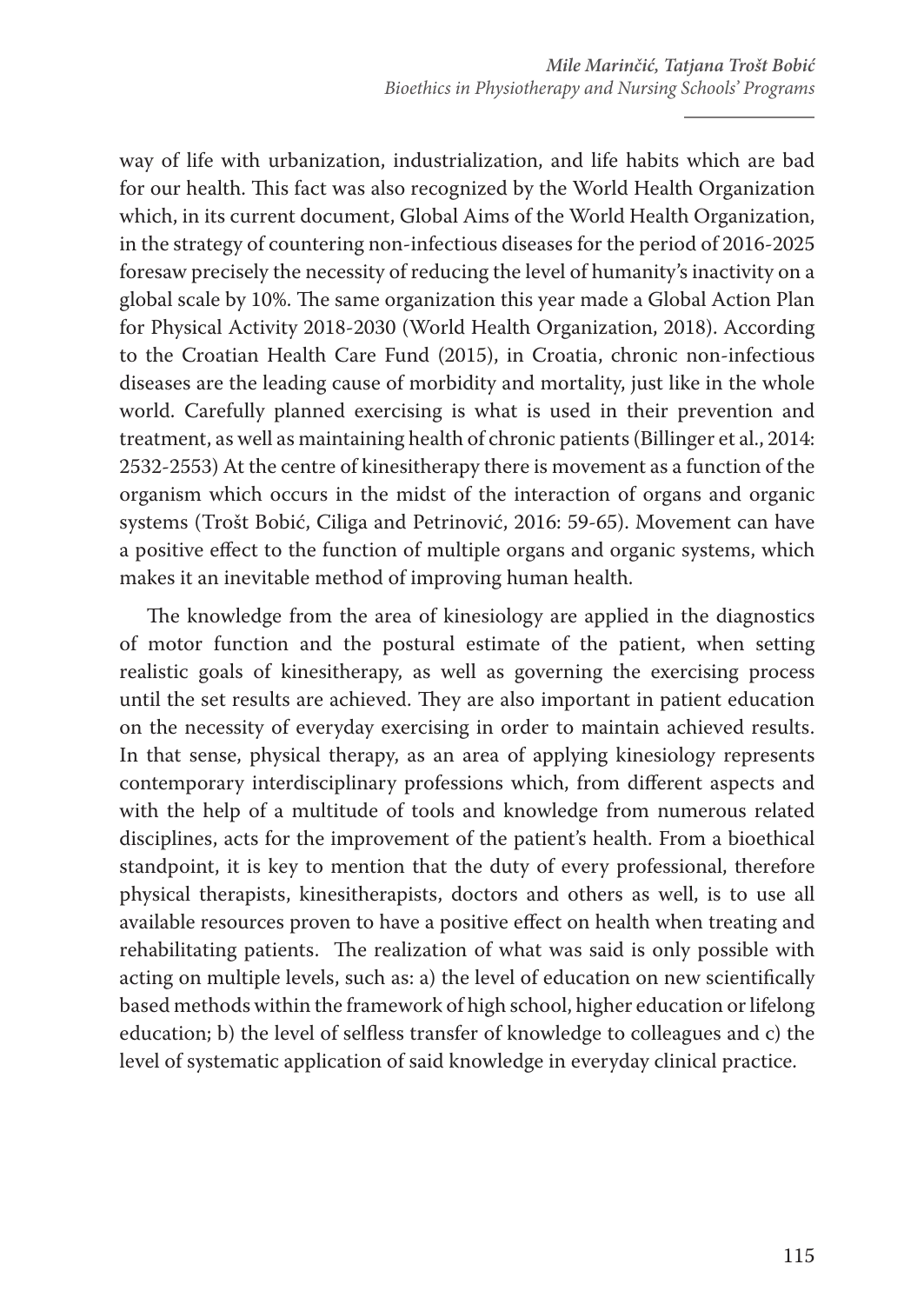#### **Conclusion**

In the interdisciplinary, pluriperspective and integrative sense, based on historic course and developmental phases of bioethics, it is possible to accept the difference in syllabi (works cited) as well as the difference in the way bioethics as a class is being done at different universities, through their study programs. Perhaps it is the consequence of the very width that the bioethical paradigm encompasses, as well as its phases of creation, content, and methodology, which we spoke on previously. It is perhaps precisely the fact that bioethics is not a science and that it will most probably never have the elements which would characterize it as a science that it has the option to rise up anew, like the phoenix, and soar above the horizon of various problems with which science, as such, but also man and the entire world are faced and in the variety of approaches to those same problems mirror the best possible solutions for each of them.

It would be important that the class of bioethics, within the framework of physical therapy as a study program, be unified so that there would not be great deviations, not so much because of the number of classes, but more content-wise. Such a unified bioethical offer would surely enable a clearer image for students (future bachelors) of physical therapy and nursery of just how important their role is as members of the therapeutic team on the one hand, as well as their mutual relationship, and their relationship towards the person (patient), the patient's family and the social community on the other hand. The nurse is a link between the doctor and the person (patient), and between the physical therapist and the person (patient), the physical therapist available for the person (patient) at any time by following regulations and instructions of the doctor and in communication with the nurse if a person (patient) has some specialties, and everybody is open for communication together (if it is needed) with the family of the person (patient) and the wider social community. Such a platform would definitely ensure precisely the approach which would be offered through the bioethical paradigm and orientational knowledge and which, at its end, is plastic and becomes the essence of different perspectives and, by that, pluriperspective, and all for the purpose of the best possible effect on the person (patient), the satisfaction of the therapeutic team and the good of the wider social community. We can, together with Ivan Cifrić, conclude that within the framework of modern education today it should, in no way, be more important to acquire as much knowledge as possible and to permanently select knowledge according to the criteria of profitability in application than look for orientational knowledge which would enable the criteria of disposition with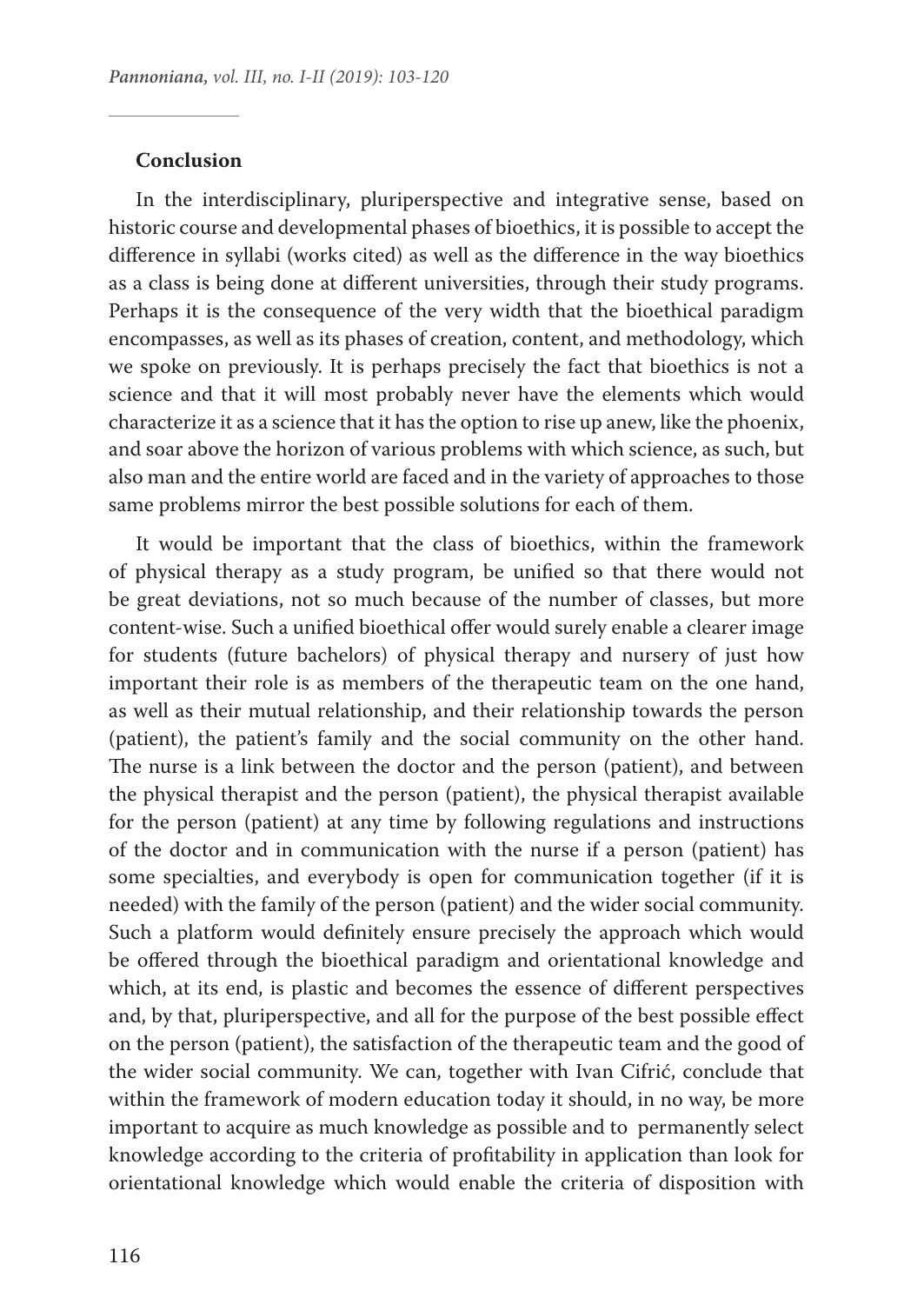scientific knowledge in relation to life in general but also towards the quality of life (Cifrić, 2007: 47). When we talk about physical therapy and nursery, the quality of life of the person (patient) would be the inclusion of all segments (not only necessarily therapeutic) into the maximum possible worry for the health and recovery of the person. When the aforementioned relations between doctor (specialist) – nurse – physical therapist – person (patient) – family – social community would try to truly be open for one another and connected as much as possible, surely the role of the physical therapist as well as the other participants would be observed with entirely different eyes, and everyone would be taken into account and appreciated. Bioethics can surely contribute to such a harmonious relationship for the good of everybody. Finally, in the synergy of kinesitherapy (kinesitherapist) and physical therapy (physical therapist), including all the other aforementioned participants, the health and quality of life can surely be systematically improved in the future, on all the levels of society. Mental and physical health are inseparable from one another when we talk about the health of the individual and society and, in that context, different paths (perspectives) are necessary in order to achieve the best possible effects.

### **References**

- 1. Billinger, A. S. et al. (2014) Physical activity and exercise recommendations for stroke survivors. A statement for healthcare professionals from the AHA/ASA. *Stroke*, 45, p. 2532-2553.
- 2. Cifrić, I. (2007) *Bioetička ekumena*. Zagreb: Pergamena.
- 3. Čović, A. (2004) *Etika i bioetika*. Zagreb: Pergamena.
- 4. Čović, A. (2006) Pluralizam i pluriperspektivizam. *Filozofska istraživanja*, 26 (1), p. 7-12.
- 5. Gajski, L. (2009) *Lijekovi ili priča o obmani*. Zagreb: Pergamena.
- 6. Houra, K. et al. (2016) Personalizirana medicina u modernoj radiologiji, neurologiji, neurokirurgiji, ortopediji, anesteziologiji, fizikalnoj medicini i rehabilitaciji te pedijatriji: Model Specijalne bolnice Sv. Katarina. *Paediatria Croatica,* 60, p. 1–17.
- 7. Hrvatski zavod za javno zdravstvo (2015).
- 8. URL: https://www.hzjz.hr/wp-content/uploads/2017/09/Ljetopis\_2015\_ IX.pdf (2018-1-11)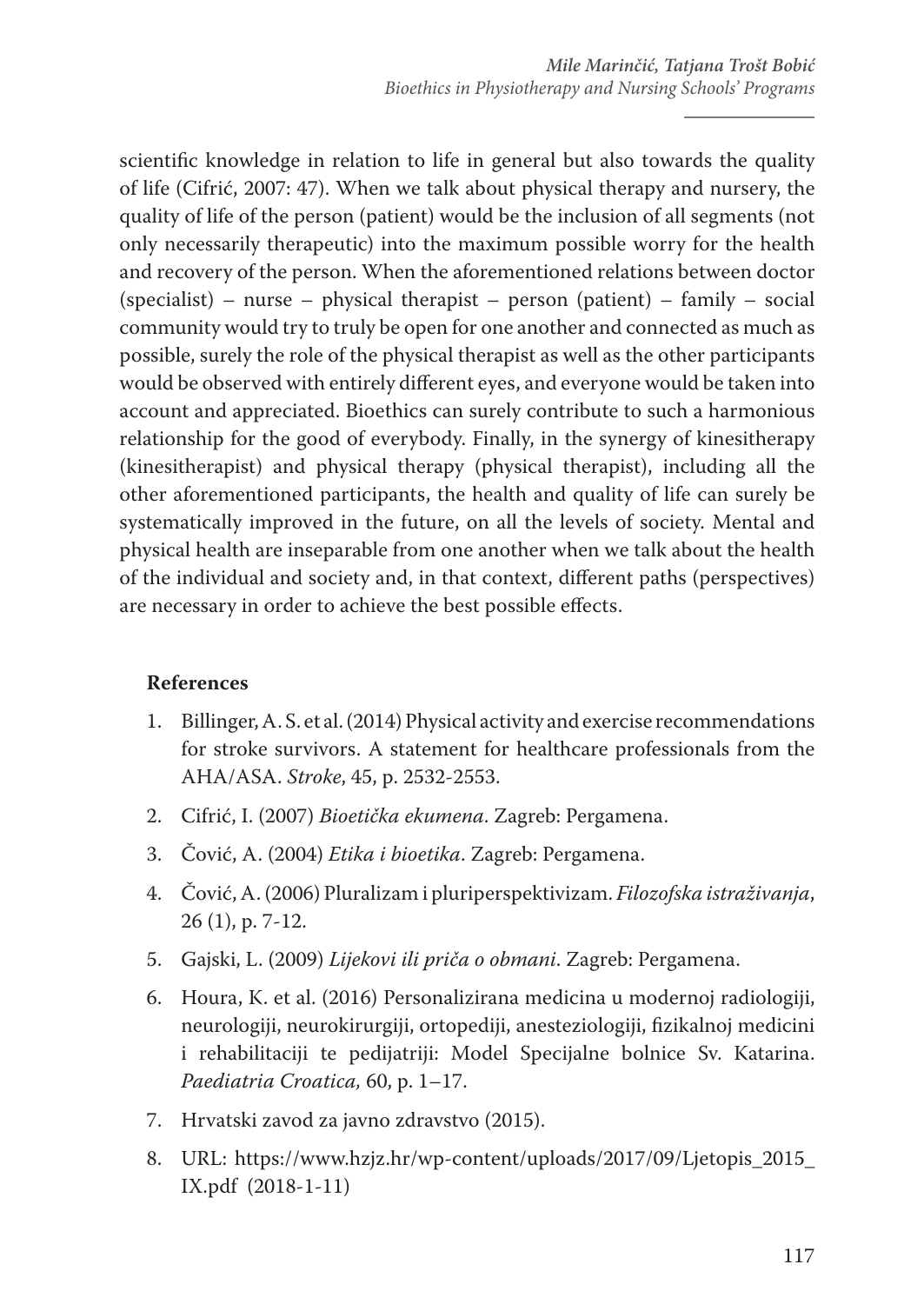- 9. Jurić, H. (2010) *Etika odgovornosti Hansa Jonasa. Zagreb:* Pergamena.
- 10. Kalauz, S. (2011) *Sestrinska profesija u svjetlu bioetičkog pluriperspektivizma*. Zagreb: Pergamena i Hrvatska komora medicinskih sestara.
- 11. Lipozenčić, J. (2013) Personalizirana medicina u Hrvatskoj. *Medix*, 104/105, p. 28–30.
- 12. Marinčić, M.; Čović, B. (2012) Mogući doprinosi integrativne bioetike u premošćivanju jaza u odnosu vjera – znanost. *Obnovljeni život*, 67 (1), p. 107-121.
- 13. Marinčić, M.; Trošt Bobić, T.; Leš, J.B. (2017) Zahtjevi bioetike u fizioterapiji živih bića. U: Smoljić, M.; Janković, S. ed. *Zbornik radova, 3. međunarodni znanstveno-stručni skup "Fizioterapija u sportu, rekreaciji i wellnessu"*. Vukovar: Veleučilište "Lavoslav Ružička" u Vukovaru, p. 133- 138.
- 14. Matulić, T. (2001) *Bioetika*. Zagreb: Glas Koncila.
- 15. Mraković, M. (1997) *Uvod u sistematsku kineziologiju*. Zagreb: Fakultet za fizičku kulturu.
- 16. Rinčić, I.; Muzur, A. (2102) *Fritz Jahr i rađanje europske bioetike*. Zagreb: Pergamena.
- 17. Šegota, I. (1998) Etički komiteti i bioetika, pogovor knjizi R. P. Craig C. L. Middleton – L. J. O'Connell, *Etički komiteti. Praktični pristup*. Zagreb: Pergamena.
- 18. Trošt Bobić, T.; Ciliga, D.; Petrinović, L. (2016) Kineziterapija u razvitku hrvatskog društva. In: Findak, V. (ed.) *Zbornik radova 25. Ljetne škole kineziologa RH*. Poreč: Hrvatski kineziološki savez.
- 19. Zagorac, I.; Jurić, H. (2008) Bioetika u Hrvatskoj. *Filozofska istraživanja*, 28 (3), p. 601-611.
- 20. World Health Organization (2018)
- 21. URL: http://apps.who.int/iris/bitstream/hand le/10665/272722/9789241514187-eng.pdf (2018-1-11)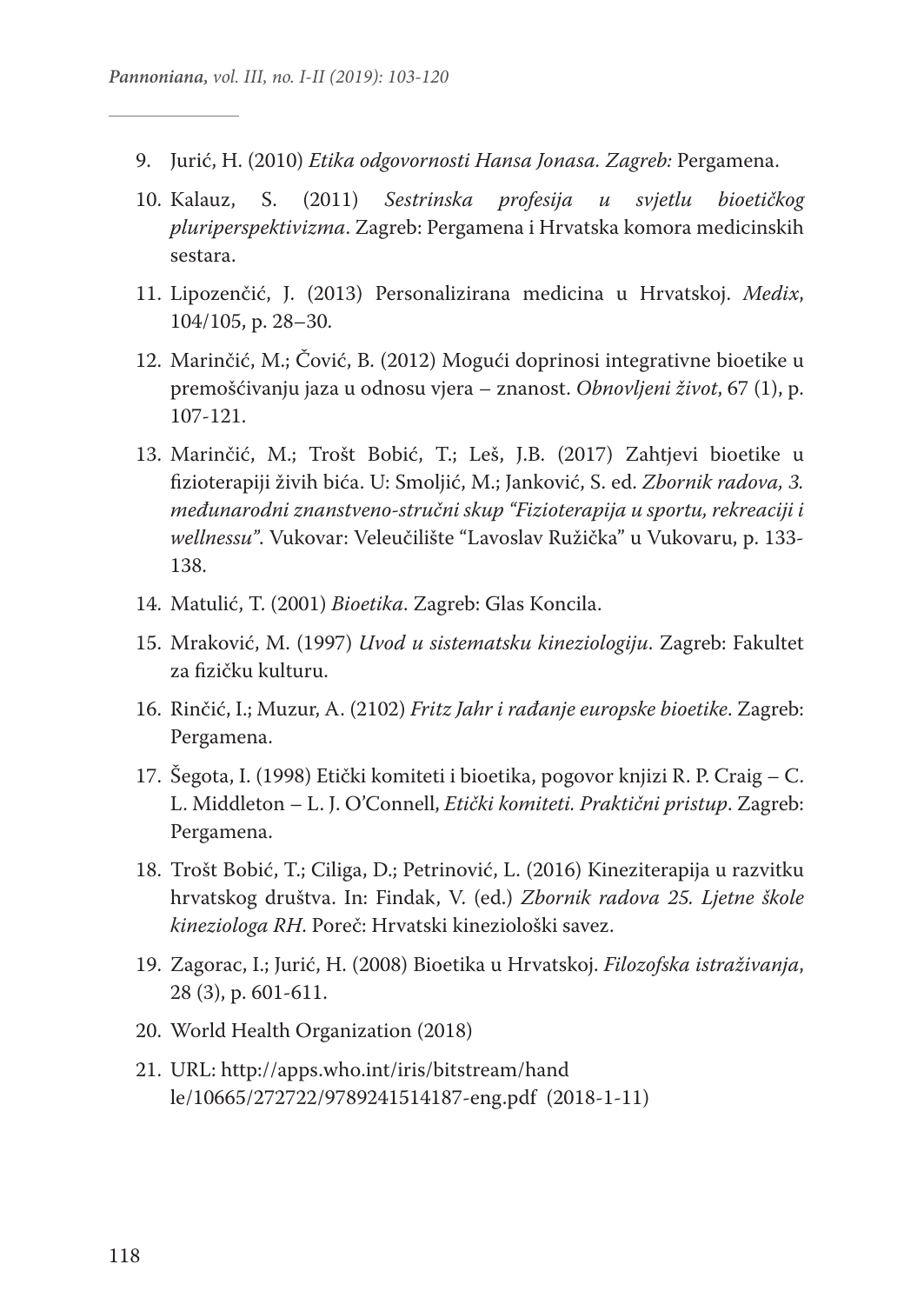**Prethodno priopćenje UDK: 614.253 179:378**

**Mile Marinčić (Hrvatska)** Visoka škola Ivanić-Grad marincic.mile@gmail.com

**Tatjana Trošt Bobić (Hrvatska)** Kineziološki fakultet Sveučilišta u Zagrebu Visoka škola Ivanić-Grad ttrostbobic@gmail.com

# **BIOETIKA U FIZIOTERAPIJI I SESTRINSTVU2**

#### **Sažetak**

Zanimanje za etičke teme kao i bioetičke teme u društvu uvijek je prisutno. Međutim, postavlja se pitanje na koji način se javnosti prezentiraju etičko i bioetički problemi širokoga spektra počevši od pitanja vezanih uz zdravlje, medicinu, tehniku i tehnologiju, genetiku, pa do pitanja vezanih uz ekonomiju i politiku. Ukoliko se u različitim poljima društvenog života bude o etičkobioetičkim temama govorilo bez sustavne metodološke pripreme, lako se može upasti u zamku govora o etikama i bioetikama, koje će biti prezentirane na način kako to nekom u određenom trenutku bude odgovaralo. Kad govorimo o obrazovnim ustanovama koje se svrstavaju u kategoriju Visoka škola ili Veleučilište, a koje u sebi nose i studijske programe vezane uz medicinu i zdravlje, svakako bi bilo dobro napraviti analizu etičko-bioetičke ponude na navedenim institucijama. U novije vrijeme poseban interes maturanata zaokupljaju studijski programi vezani uz fizioterapiju i sestrinstvo kao stručni studij. Bioetika je u okviru navedenih studijskih programa obavezan predmet. Međutim, bioetiku kao predmet na navedenim učilištima predaju različiti profili predavača, počevši od medicinske struke, preko, filozofa, teologa, sociologa, pa do pravnika. Naravno, da je navedeno moguće, jer se znanstvenik u svom znanstvenom radu može baviti različitim znanstvenim izazovima, ali svakako bi bilo važno

<sup>2</sup> Ovaj rad nastao je u sklopu istraživačkog programa Znanstvenog centra izvrsnosti za integrativnu bioetiku (proglašen 10. studenoga 2014. odlukom ministra znanosti, obrazovanja i sporta Republike Hrvatske), koji se ostvaruje pri Filozofskom fakultetu Sveučilišta u Zagrebu kao ustanovi nositeljici Centra.